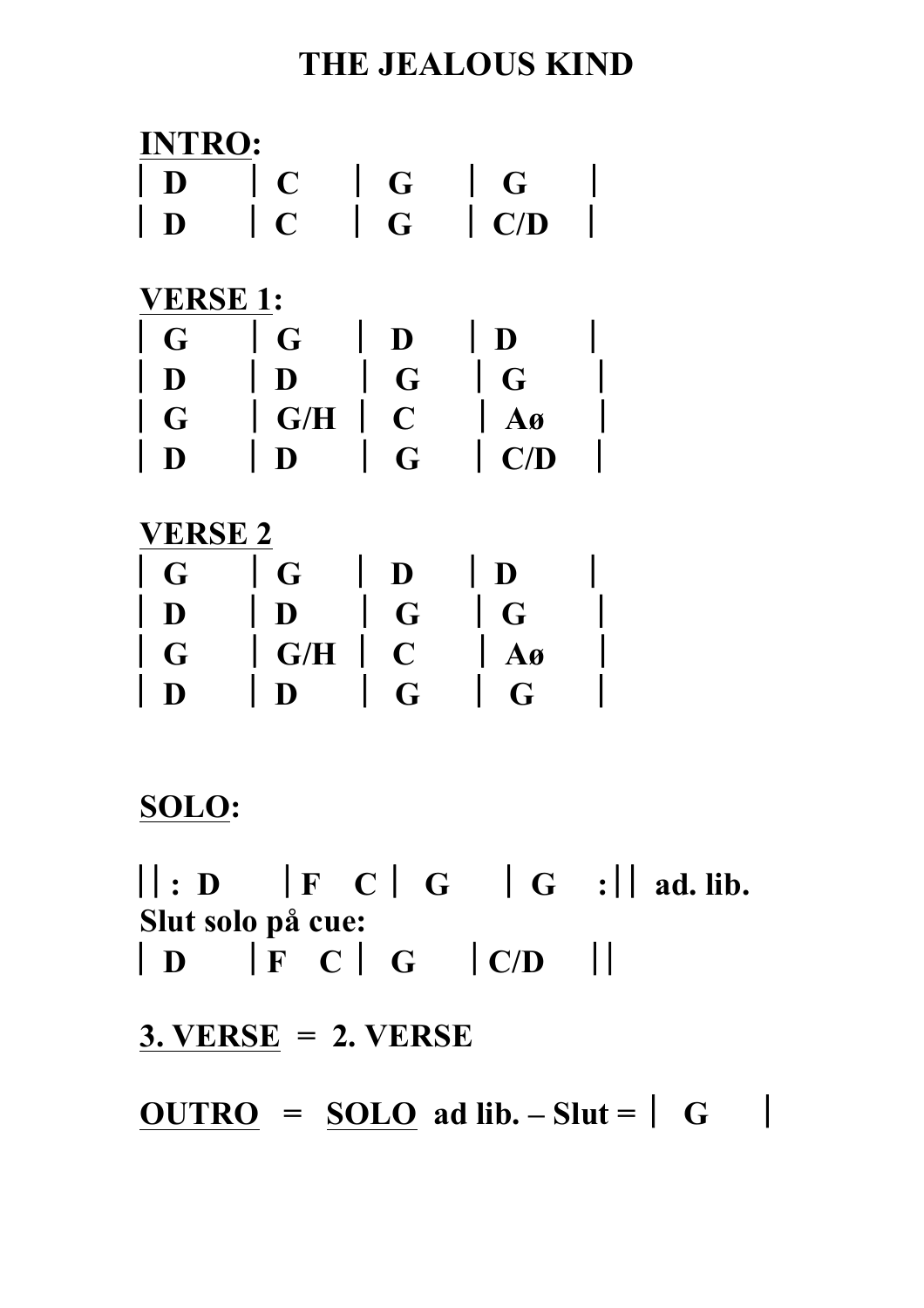#### **Ain't no sunshine when she's gone**

*Bill Withers*

1. vers: Am  $-\sqrt{E}$   $-\sqrt{G}$ Ain't no sunshine when she's gone. Am  $-\angle E$   $-\angle G$  Am  $-\angle E$   $-\angle G$  Am It's not warm when she's away. Em Ain't no sunshine when she's gone, and she's always gone Dm  $\text{Am}$   $-\text{/E}$   $-\text{/G}$  Am too long, Anytime she goes away. 2. vers: Wonder this time where she's gone. Wonder if she's gone to stay. Ain't no sunshine when she's gone, and this house just ain't no home, Anytime she goes away. [Interlude] Am N.C. And I know, I know, I know, I know, N.C. I know, I know, I know, I know, I know, N.C. I know, I know, I know, I know, I know, N.C. I know, I know... Hey, I oughta leave young thing alone, But ain't no sunshine when she's gone. Am  $-/E$   $-/G$  Am 3. vers: Ain't no sunshine when she's gone. Only darkness everyday. Ain't no sunshine when she's gone, and this house just ain't no home,Anytime she goes away. Am  $-/E$   $-/G$ Anytime she goes away. Am  $-\sqrt{E}$   $-\sqrt{G}$ Anytime she goes away. Am  $-/E$   $-/G$ Anytime she goes away.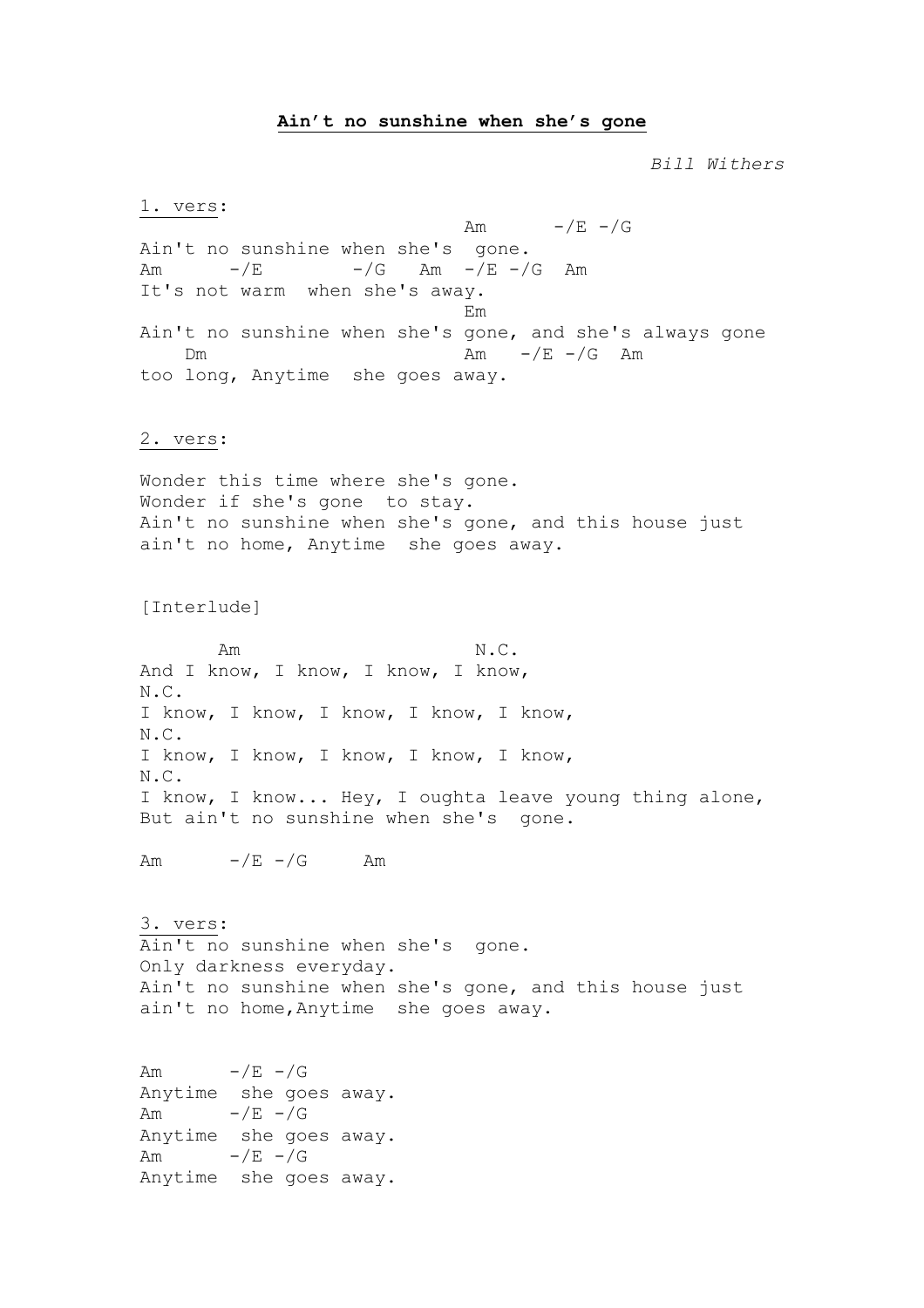### No Particular Place To Go **Chuck Berry**

Standard tuning







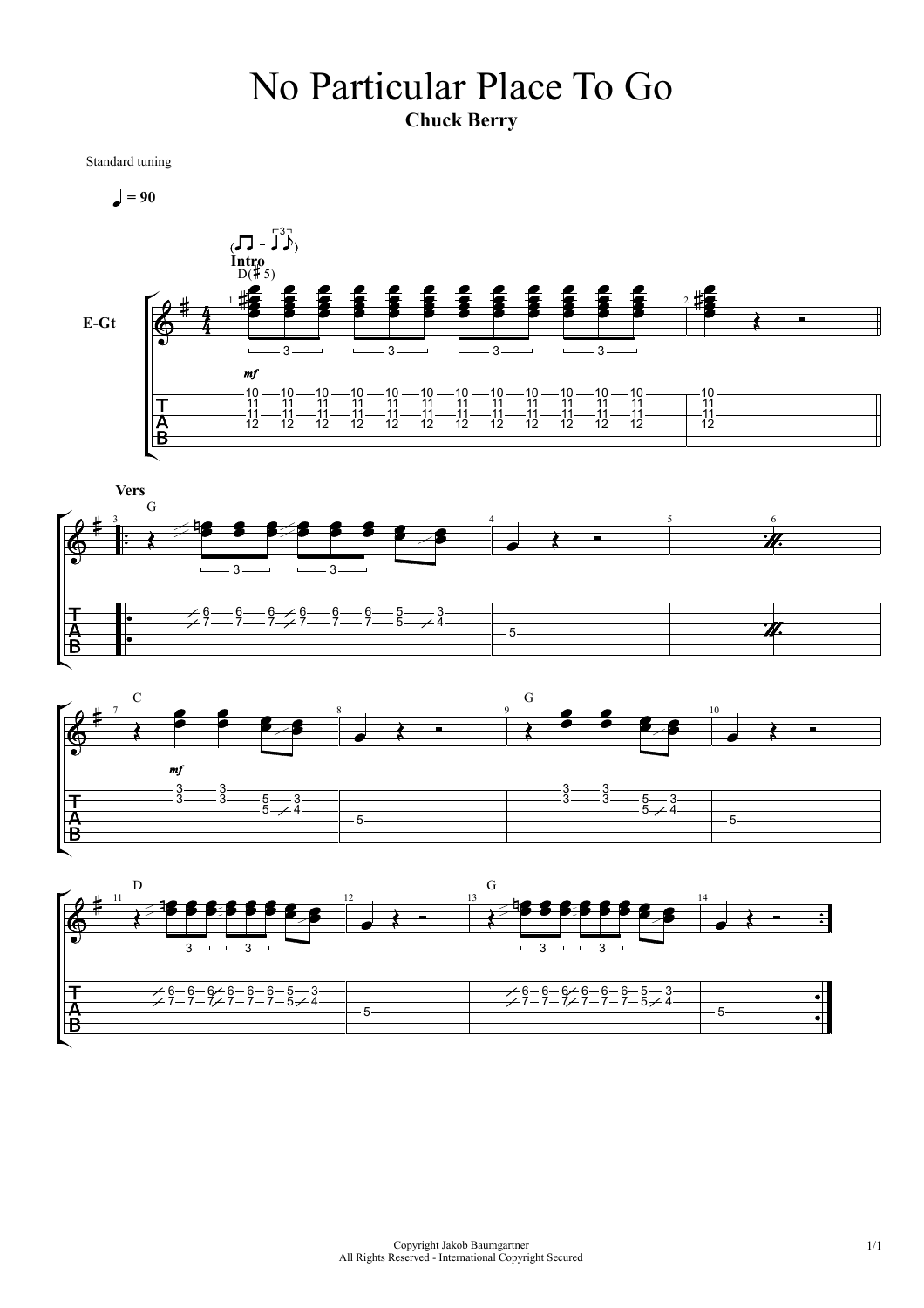# Blue Strings

Music by Jakob Baumgartner

Standard tuning

 $= 120$